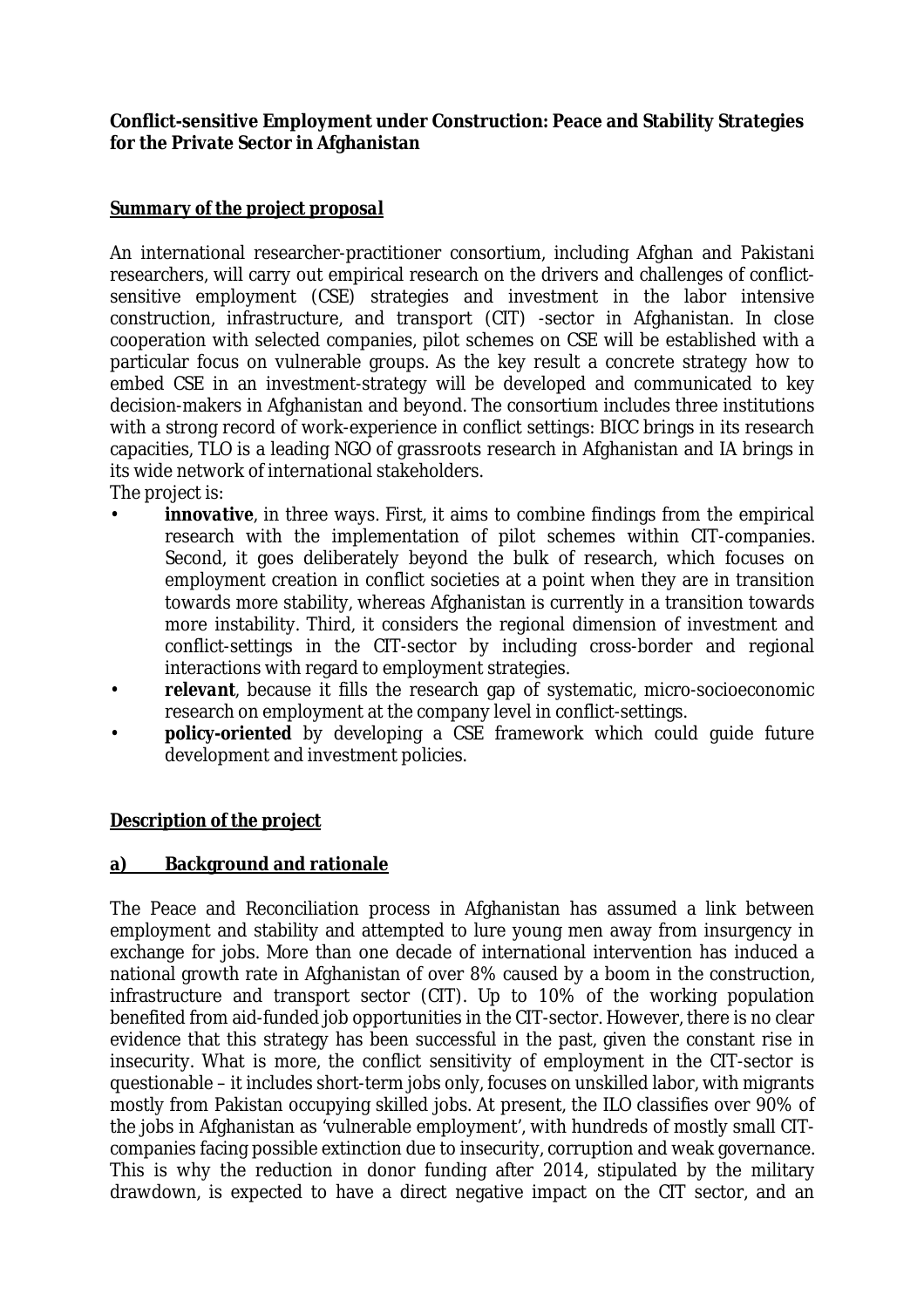indirect one on the conflict situation, associated with (a) less investment in the CIT sector and a subsequent significant increase in unemployment; and with (b) young unemployed men being pushed into seeking jobs in illicit economies or joining non-state armed groups.

Although the Afghan government stresses the need for investment in the CIT sector , a conflict-sensitive investment and employment strategy is missing. This project fills this gap, departing from the research finding that employment generation will be more successful if it is embedded in conflict-sensitive and employment-oriented government policies in which donor support is firmly integrated. The project aims to find out how CIT-companies could adopt a Conflict Sensitive Employment Framework (CSEF), which can be promoted within a larger development and investment strategy.

#### **b) Objectives**

This project is asking (a) what a CSEF should look like and (b) how it can be implemented within a larger development and investment framework. The consortium will:

- (1) Carry out empirical grassroots research within companies of the labor intensive CIT-sector in Afghanistan with/without cross-border operations in order to understand which factors drive a conflict-sensitive employment framework and which factors challenge it;
- (2) Conduct research with stakeholders from the investment and development community in order to understand the experiences, risks, opportunities and prospects for investment in the CIT sector in Afghanistan;
- (3) Establish *a pilot scheme on CSEF with a particular focus on vulnerable groups*;
- (4) Provide a plan for how to embed CSEF in an investment-strategy, which will be communicated to key decision-makers in Afghanistan and beyond.

#### Explanation with regard to 'vulnerable groups':

International assistance has mainly targeted insecure rural areas, hence rewarding instability. In the context of this proposal, however, we focus on employment in urban areas. We define vulnerable groups as IDP, nomadic groups (Kuchi, Jogi/Jat), returnees who have failed to adequately re-integrate into the economy, young un- and underemployed people, and ex-combatants. With regard to our focus on the CIT sector, we consider them vulnerable because they are likely to be marginalized from employment opportunities there, and hence more susceptible to employment in illicit markets and/or insurgencies. These groups – and particularly employment in urban areas – have been neglected so far.

The International Crisis Group warned about the impact of "rapid urbanization that is contributing to rising poverty, unemployment and criminality" (ICG 2009: I) that may drive young men into the arms of the insurgency or other armed groups (see also UNHCR Solutions Strategy). Schmeidl et al. (2010) highlighted the fact that IDPs that do not receive assistance will find protection from local strongmen if needed and warned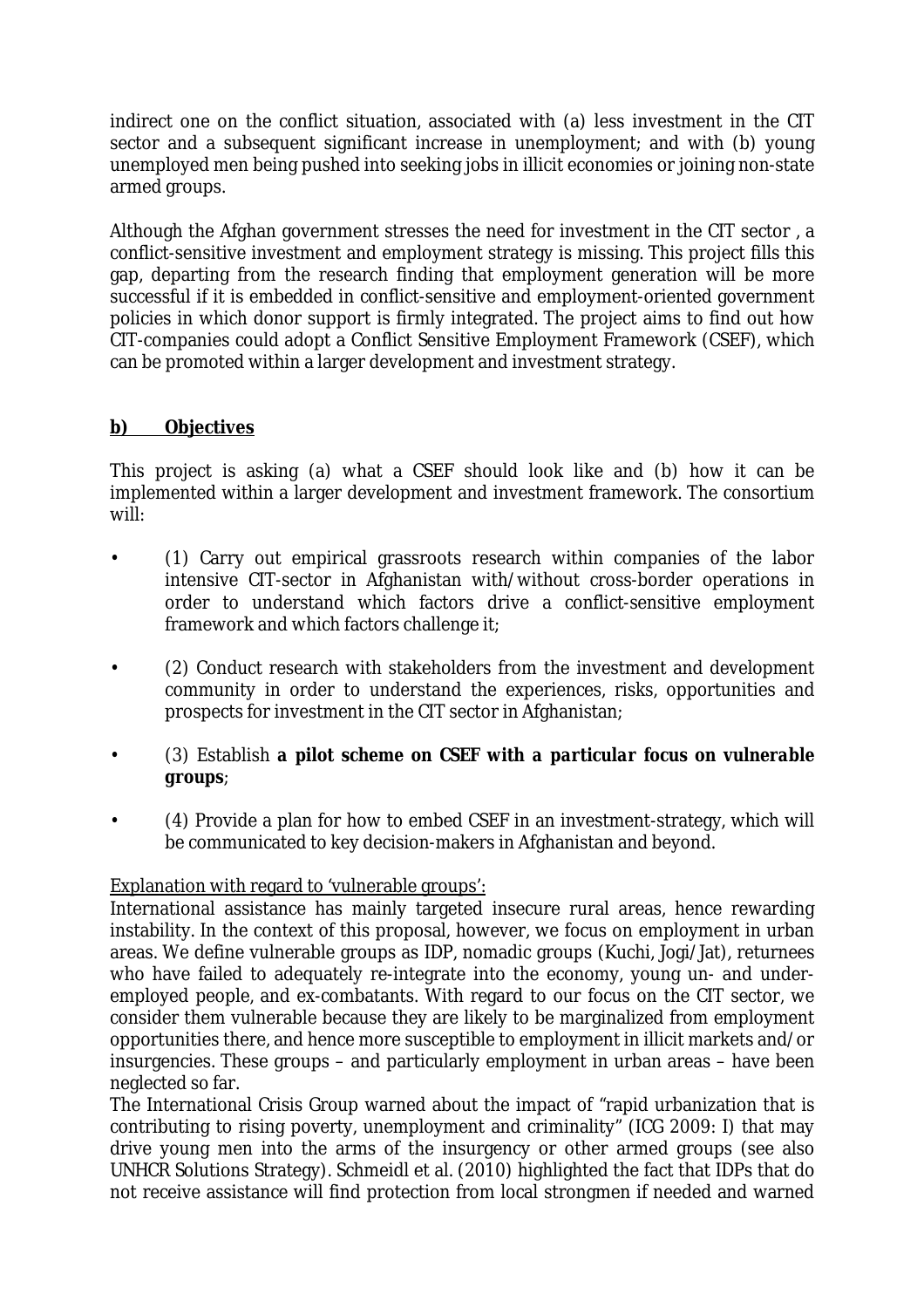that IDPs are easy prey for armed and insurgent groups. Anti-government groups in Afghanistan, but also pro-government militia, are getting increasingly young. The focus on urban employment within this project emphasizes the importance of working in secure areas with these groups.

In this project, the intermediate target groups are the *employers of CIT-companies* operating in Afghanistan who will be reached through objectives 1-3. They will contribute to the development of, and be asked to test a CESF that has the potential to revolutionize their employment practices for the betterment of Afghan security and stability. The ultimate target groups are unemployed or disaffected young men who will be reached through the implementation of a CESF by private companies in the CIT sector in Afghanistan and beyond.

#### **c) Research questions, conceptual framework, and methods**

This project asks the following research questions:

- Who/what are the main challenges for key stakeholders (e.g. CIT companies, investors, etc.) with respect to developing and implementing a CSEF?
- Who/what are the key drivers for realizing such an approach and what are concrete institutions and interfaces where investors can cooperate with the private sector to realize the implementation of a CSEF?
- What are the core principles of a CSEF and how could such a framework be embedded in an overall development and investment strategy?

To answer these questions, our research methods are

- trans-disciplinary by continuously involving stakeholders in the activities of the project, from designing the research questions in a kick-off workshop, to conducting the research, to testing of a CSEF, and to communicating the results,
- interdisciplinary by combining a micro-economic approach with other social science methods such as qualitative, semi-structured interviews, conflict assessments, analysis of historical pathways and context analyses.

The project departs from the assumption that there is a link between employment and stability, especially with regard to the society-related dimensions. Norms enhancing social cohesion and inclusion as well as security of persons and property are assumed to become more entrenched in social interaction if the majority can expect to get a secure income from employment.

In Afghanistan, un- and under-employment reach 80%-90% in some regions, affecting mostly the 67% of the population below 25 (National Vulnerability Study, 2011-12). Employment is one of the top demands of the Afghan population. Research by TLO found that internally displaced people (IDP) lacking protection and jobs were susceptible to joining local security forces and/or the insurgency (TLO & Brookings Institution 2010). Whereas unemployment has increased the likelihood that people joined an insurgency in Afghanistan, economic incentives rarely have been the sole reason for this. As the role of ideology among the Taliban is decreasing, there may be more room for economic incentives to influence the decision to join.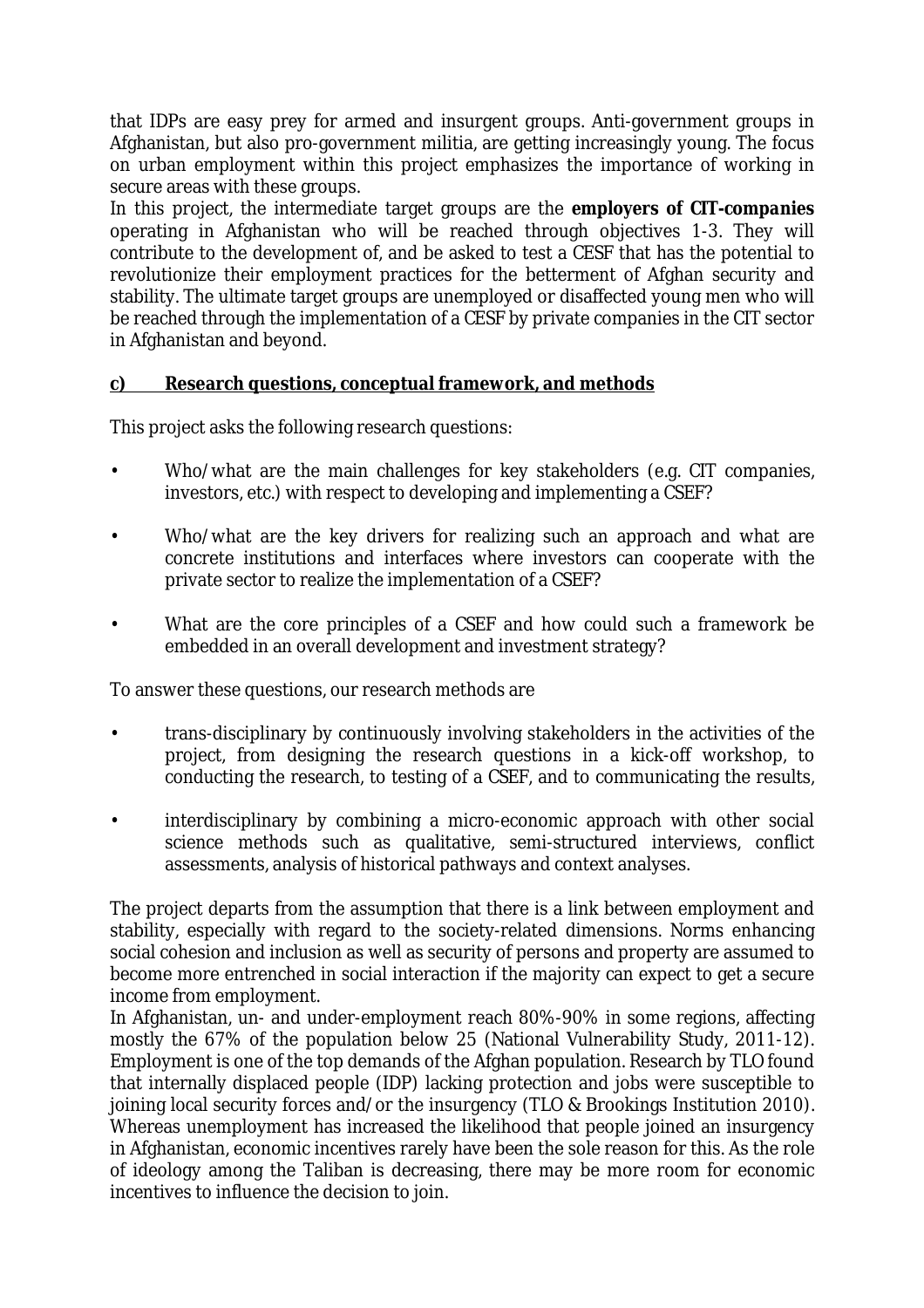We do not claim that the employment-stability link is causal, linear or even clear, but we do believe that a link exists (see Collier, World Bank). However, we have deliberately chosen not to scrutinize the employment-stability nexus, but our focus is on *the drivers and challenges determining employment strategies of the private sector in FCAS*. This will not preclude us from documenting any findings on the link between employment and stability and on conditions producing different outcomes across Afghanistan. Indeed, we intend to gain a better understanding of the nature and complexity of the employment – stability nexus in the course of our research on drivers of employment strategies.

#### Conceptual framework

We aim to test the assumption that employment creation can contribute to stability if certain conditions are met. Our goal is to identify such conditions through creating and testing the implementation of a conflict-sensitive employment framework (CSEF). The approach of this project builds on the insight that short-term employment, favoritism and/or marginalization of one group over another for employment have the potential to create or exacerbate tensions among these groups, thus enhancing instability. 'Conflict sensitive' employment (CSE) strategies take this into consideration and consciously take steps to avoid employment contributing to instability. CSE requires an understanding of the context a company operates in; how this company interacts with its context; who are the stakeholders in the context; which stakeholders benefit or lose by its current operations; how to ensure that employment will not detriment, but instead benefit a diverse range of stakeholders.

A CSEF details the strategies or steps necessary to incorporate these aspects into employment practices. The long-term goal of a CSEF is to help increase social capital (recognition/ status/ protection/ entitlements), support social cohesion (inclusivity/ social justice/ partnerships/ networks), strengthen political voices (local conflict dispute mechanism/ civil society links/ cross-regional and national linkages), foster positive mobility (geographical focus/ urban centers/ borderlands/ cross-border) and manage 'grey'/ shadow economies that often compete directly with formal private sector or donor-funded initiatives for employment of vulnerable groups. Our research intends to clarify how this can be adjusted to the structures of the CIT sector, so that we can elaborate the conceptual framework further.

The methodology accounts for conflict dynamics by a) involving a wide range of stakeholders from the CIT sector with varying interests in the stability and security of Afghanistan; b) distributing our research across several provinces to ensure that different dynamics are taken into consideration; and c) carefully selecting interview participants and emphasizing their right of refusal to participate in interviews.

#### **d) Research activities**

This project includes three types of activities:

- 1. *empirical field research* in combination with a stock-taking of the relevant literature
- 2. *a pilot scheme* to test and analyze a CSEF
- 3. *knowledge sharing* activities (separately outlined under e).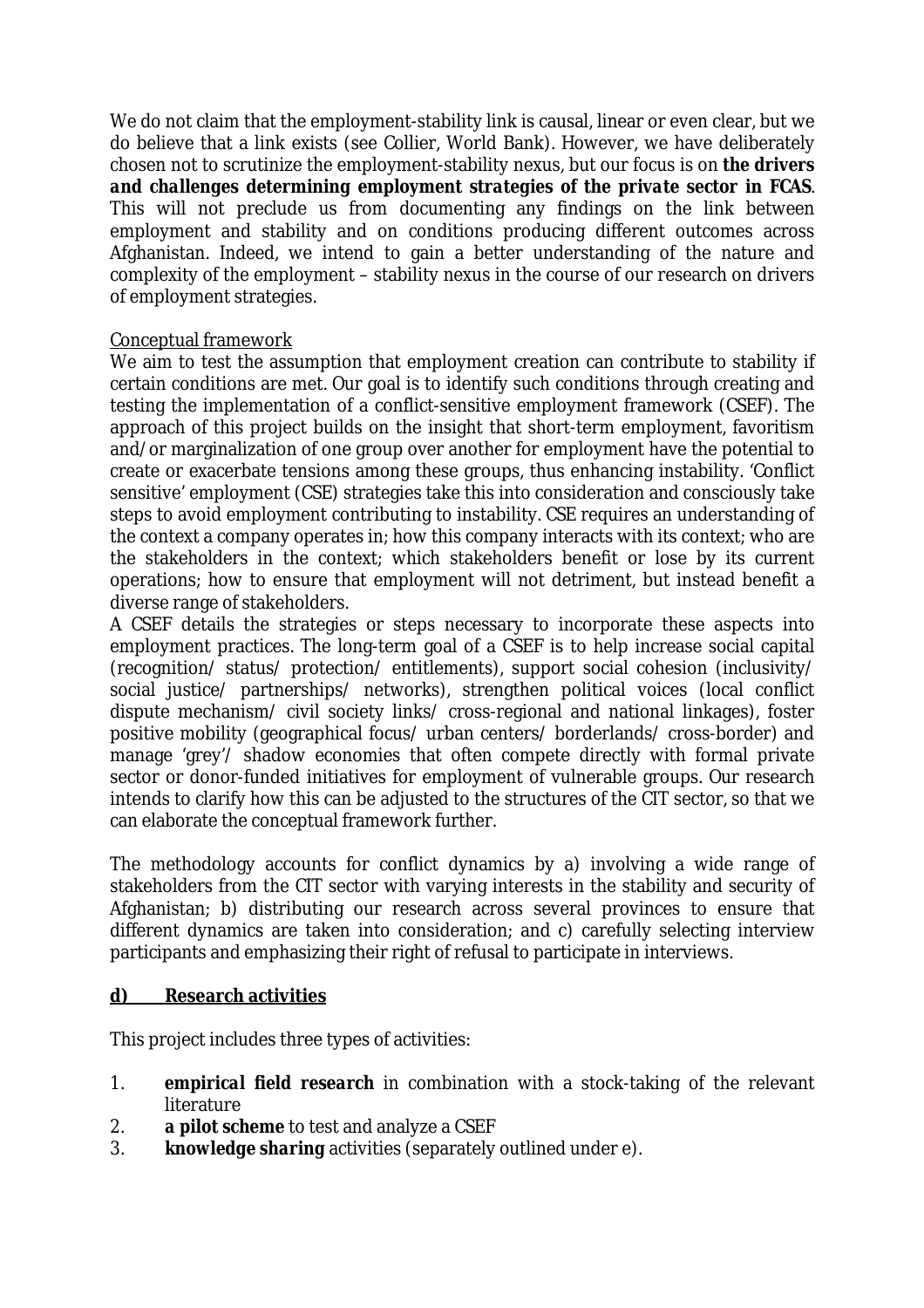Not only does Afghanistan-related policy determine the CIT-sector, but regional dynamics have to be considered, as well. Skilled employees are mostly coming from abroad; the head-offices of companies operating in Afghanistan are often located in neighboring countries (e.g. Pakistan, Iran, India, Dubai); and the financial flow is crossborder. Moreover, the CIT-sector has to be seen in light of large investment policies, which are currently undertaken or prepared in the whole region by the building of long distance, cross-country traverses (e.g. pipelines, roads, railways, dams, etc.) entering into Afghanistan.

This is why the project design systematically addresses *CIT-companies* and *investors* both within Afghanistan, and at a regional level. Within Afghanistan, companies of several regional hubs of the CIT-sector will be chosen (e.g. Kabul, Herat, Mazar-i Sharif).

Ad 1. The empirical research aims to analyze the particular challenges for keyagencies in the CIT-sector. Small and medium private companies stand in the center of the research. Assuming that their business is strongly dependent on large-scale investment strategies, we will also shed light on stakeholders who define development and investment policy in the CIT-sector such as international donors and development agencies (World Bank, ADB, etc.), governmental institutions, as well as private investors.

Micro-economic research stresses the importance of context. However, research so far does not identify which criteria for employment are necessary to contribute to conflict mitigation. We assume that within CIT-companies, as well as within the wide range of investors, diverging perceptions of the core challenges for CSEF exist, and therefore different criteria for a CSEF will be highlighted. We may consider the key challenges for defining a CSEF to be

• the exposure of the different agencies to the conflict-environment: The employers and the employees of companies as well as different investors face diverging conflict constellations and perceive certain drivers of conflict in a different way. Therefore, our research will include an agency-related conflictassessment (incl. an account of past experiences),

• different agendas of the respected agencies: Interests of the different agencies range from 'just getting jobs' (employees) to 'profit' and 'market-control' (employers; private investors), to 'create stability' (development agencies) and 'to provide public goods' (government).

In addition to the mapping of agency-related challenges, our research will identify the key drivers among these agencies for advocating and implementing a CSEF and possible acceptable institutions (e.g. award procedures; long-term contracts) and interfaces (e.g. regular meetings; reporting) for improving the significance of a CSEF within a investors' driven development and investment strategy. Furthermore, the project will take stock of the extent to which CSEF has been implemented in FACS.

In sum, this part of the project should provide the empirical evidence for the elaboration of a CSEF, which will become the main task of the next project phase.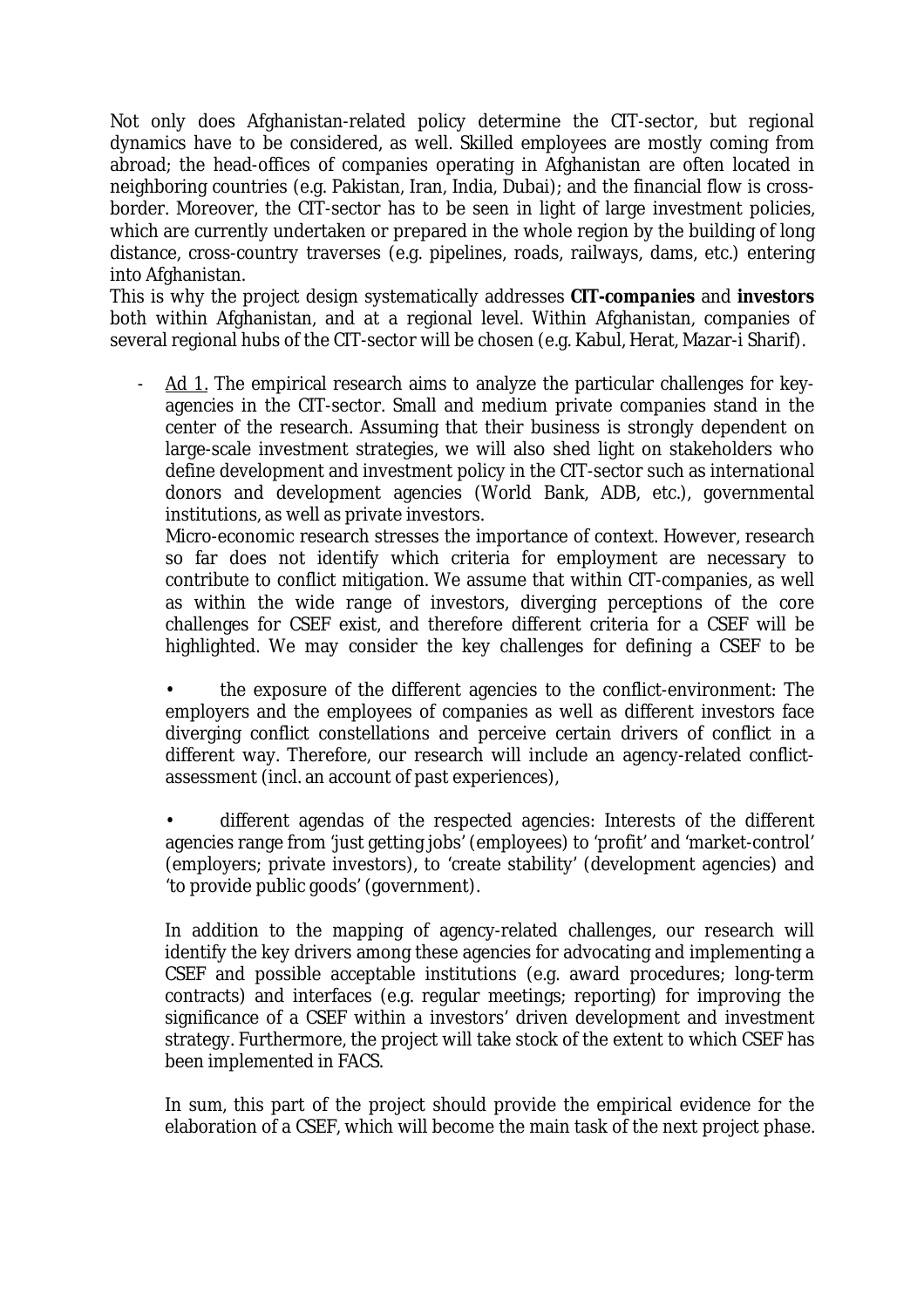- Ad 2. The second part of the project aims to develop a context-specific CSEF, which should be tested within CIT-companies. The results of the overall project will be summarized in academic formats.

## A CSEF will be developed by analyzing

hard and smooth criteria for a CSEF. This should address key questions such as (i) whom to employ (e.g. social/ethnic/regional balance; vulnerable groups; coping with patronage networks) (ii) how to employ (e.g. period of contracting; means of apprenticeships; salary structure, etc.) and (iii) how employment (in)directly contributes to stability (e.g. perspectives on civil life; on job training of mediation techniques)?

what are the key challenges (conflict settings, agenda settings) of the agencies, which have to be considered as interfering variables for the criteria catalogue of a CSEF?

- what are instruments and interfaces for investors to propagate a CSEF?
- who are the drivers for advocating and implementing a CSEF?

Under the guidance of the research team, the task will be to test the extent to which CSEF works for about 12-14 months with selected companies on the ground, and local impact will be monitored as follows:

• Bi-weekly project evaluation by questionnaire for managers including mainly quantitative indicators (e.g. development of employment, effects on the conflict-setting, means of apprenticeships, inclusion of vulnerable groups).

• Monthly meetings with employers' and employees' representatives of the pilot companies, local stakeholders and project staff to discuss the findings.

• Quarterly (every three months) interviews and focus groups about the involvement of external actors such as investors, lobby groups (e.g. trade unions, chamber of commerce), security actors (e.g. police, militias, gangs) and local communities.

On the basis of the test phase, two peer-reviewed journal articles will be compiled, one for an economic journal, one for a journal of Peace & Conflict Studies.

#### Rationale for the focus on private corporations

The project considers private investment in large-scale regional projects in Afghanistan and the region as an opportunity for corporations to contribute to spread CSE practices. Making employment opportunities in the CIT sector more inclusive and enhancing social cohesion between "stable communities" and groups at risk presumably enhances stability in society. The planned pilot scheme ideally develops employment patterns creating inclusion and specialization opportunities for groups at risk and others. Evaluation in stakeholder workshops involving members of "stable communities" contributes to understanding the challenges that encourage or prevent companies from adopting employment strategies benefiting larger parts of the marginalized population.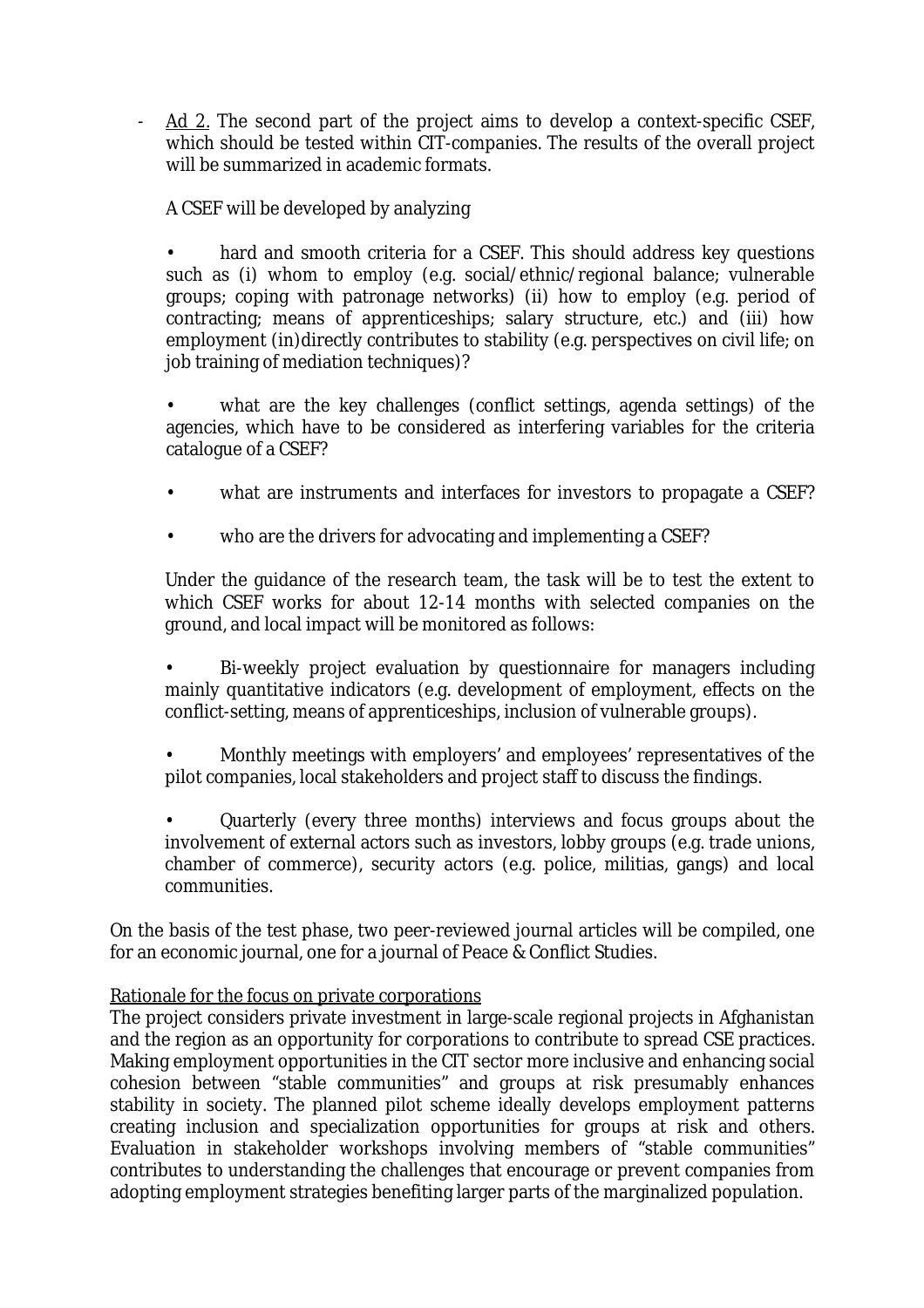Whilst businesses can cause conflict when failing to consider the impact of their practices on communities, they themselves are also badly affected by conflicts and instability. At the same time, the business sector has a unique, comparative advantage to address these conflict risks within society. If mobilized with appropriate technical support, it is well-placed to build community cohesion and resilience to radicalization through conflict-sensitive business practices and concerted strategic relationshipbuilding.

As opposed to other sectors, the CIT sector is rarely scrutinized for their lack of conflictsensitive business practices. The project will provide an opportunity to see an impact of a CSEF on the CIT sector. However, for the CSEF to be effective, a response from the government as well as donors in addition to commitment from the CIT sector itself will be required. Therefore, a strong advocacy component has been incorporated within the project.

# **e) Knowledge-sharing activities**

The knowledge-sharing activities include two dimensions:

- Within the team, a series of workshops will enable intensive communication and jointly conducted research. Bi-weekly Skype-conferences of the research team will take place. Three M.Sc.-students will be trained on a daily basis and guided by more experienced researchers. Self-evaluation, which takes place in a midterm workshop as well as at the end of the project, will not only be result-driven, but will keep an eye on the interaction with stakeholders as well as within the research team. The final workshop should also discuss ways ahead to continue activities on the topic.
- The project follows a trans-disciplinary approach by involving practitioners consistently in its activities. Emphasis is given to the dissemination of our results to stakeholders within the development and investment community. Within Afghanistan, TLO takes the lead on knowledge-sharing, within the international donor community and in other FACS, IA and its regional offices will communicate our results (by backdoor talks, workshops e.g.); BICC will share the results in academic circles and through our project website (incl. regular blogs) and participation in related networks. A series of short practice-oriented policy papers will be published and shared at launch events with key stakeholders in Afghanistan (also published online). A final project report will summarize key findings.

# **f) Strengthening capacity**

The project has three dimensions of capacity-building:

- involvement of Afghan Master researchers under international supervision until graduation,
- creating practical experience and awareness of the benefits of a CSEF within CIT companies and local communities participating in the test phase,
- CIT stakeholders, government authorities, line ministries, donors and development agencies witnessing the whole process will gain CSEF capacities.